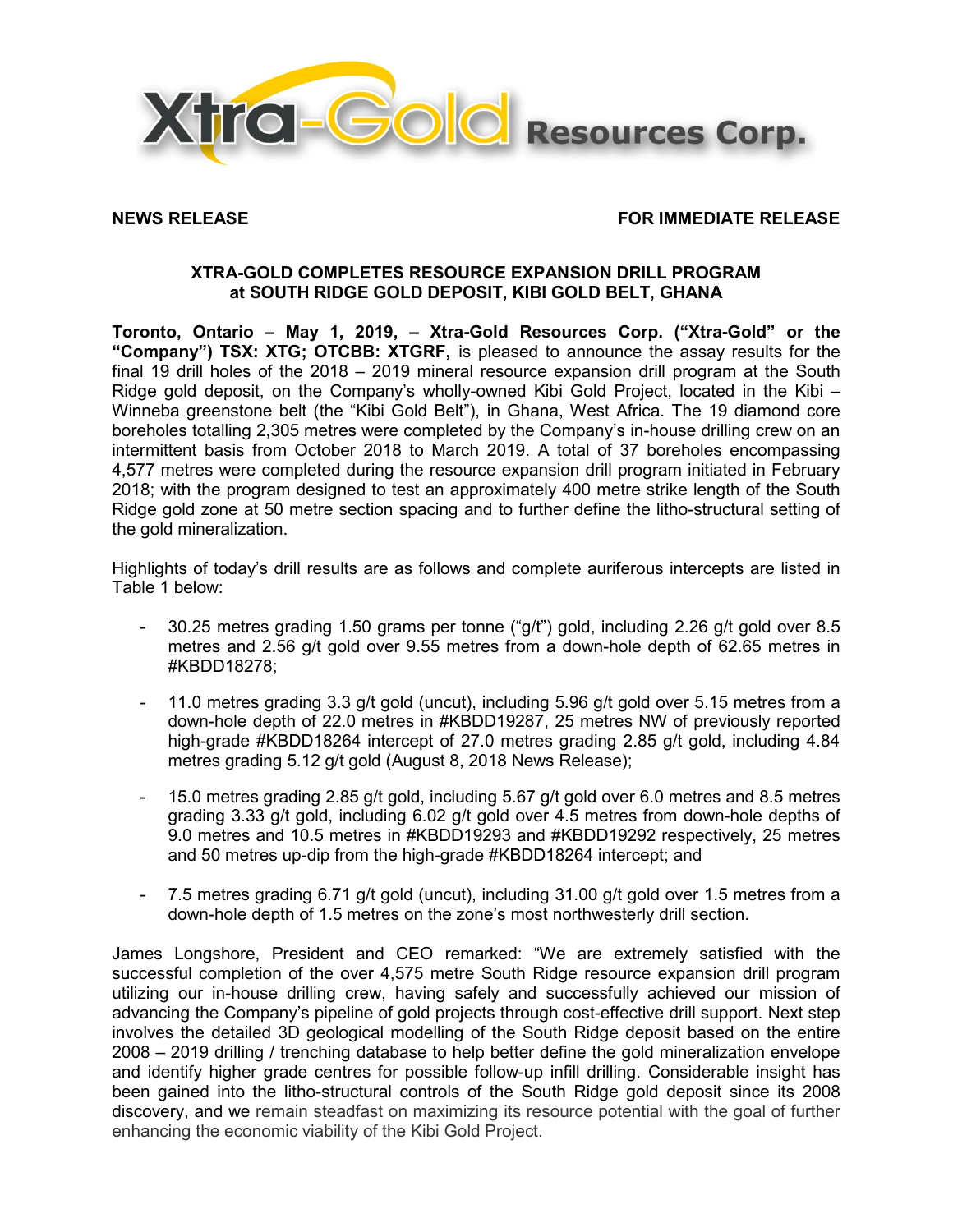The South Ridge deposit has a current inferred mineral resource estimate of 42,000 ounces at an average grade of 1.48 g/t gold. The South Ridge deposit, along with the Big Bend, East Dyke, and Mushroom deposits in Zone 2 and the Double 19 deposit in Zone 3, form part of a maiden National Instrument 43-101 ("NI 43-101") compliant mineral resource estimate (October 26, 2012) on the Company's Kibi Gold Project. In aggregate, these five gold deposits lying within approximately 1.6 kilometres of each other (see Figure 1) are estimated to contain an Indicated mineral resource of 278,000 ounces at an average grade of 2.56 g/t gold and an additional Inferred mineral resource of 147,000 ounces at an average grade of 1.94 g/t gold (@ base case 0.5 g/t cut-off). The Zone  $2 -$  Zone 3 maiden mineral resource represents the first ever NI 43-101 compliant mineral resource generated on a lode gold project within the Kibi Gold Belt. Gold mineralization is characterized by auriferous quartz vein sets hosted in Belt-type granitoids geologically analogous to other "Grantoid-hosted" gold deposits of Ghana, including Kinross Gold's Chirano and Newmont Mining's Subika deposits in the Sefwi gold belt. The NI 43-101 Technical Report entitled "*Independent Technical Report, Apapam Concession, Kibi Project, Eastern Region, Ghana*", prepared by SEMS Explorations and dated October 31, 2012, is filed under the Company's profile on SEDAR at [www.sedar.com.](http://www.sedar.com/)

| Table 1: Significant Drill Intercepts - South Ridge Gold Deposit<br>(Mineral Resource Expansion Program / October 2018 - March 2019) |                        |                |                         |                                |  |  |
|--------------------------------------------------------------------------------------------------------------------------------------|------------------------|----------------|-------------------------|--------------------------------|--|--|
| Hole ID                                                                                                                              | From<br>(metres)       | To<br>(metres) | Core Length<br>(metres) | <b>Gold Grams</b><br>Per Tonne |  |  |
| KBDD18275                                                                                                                            | 65.1                   | 66.05          | 0.95                    | 4.95                           |  |  |
| and                                                                                                                                  | 72.7                   | 73.7           | 1.0                     | 1.78                           |  |  |
| and                                                                                                                                  | 86.85                  | 87.85          | 1.0                     | 2.58                           |  |  |
| KBDD18276                                                                                                                            | 34.3                   | 40.3           | 6.0                     | 0.55                           |  |  |
| and                                                                                                                                  | 67.28                  | 70.8           | 3.52                    | 0.55                           |  |  |
| and                                                                                                                                  | 75.97                  | 78.8           | 2.83                    | 0.61                           |  |  |
| KBDD18277                                                                                                                            | No Significant Results |                |                         |                                |  |  |
| KBDD18278                                                                                                                            | 62.65                  | 92.9           | 30.25                   | 1.50                           |  |  |
| including                                                                                                                            | 62.65                  | 71.15          | 8.5                     | 2.26                           |  |  |
| including                                                                                                                            | 63.15                  | 63.9           | 0.75                    | 8.42                           |  |  |
| including                                                                                                                            | 81.45                  | 91.0           | 9.55                    | 2.56                           |  |  |
| including                                                                                                                            | 81.45                  | 83.45          | 2.0                     | 6.60                           |  |  |
| KBDD18279                                                                                                                            | 98.4                   | 106.9          | 8.5                     | 1.80                           |  |  |
| including                                                                                                                            | 100.2                  | 103.55         | 3.35                    | 3.75                           |  |  |
| including                                                                                                                            | 103.05                 | 103.55         | 0.5                     | 14.19                          |  |  |
| KBDD18280                                                                                                                            | 116.57                 | 117.29         | 0.72                    | 8.00                           |  |  |
| and                                                                                                                                  | 136.55                 | 141.25         | 4.7                     | 2.01                           |  |  |
| including                                                                                                                            | 136.55                 | 137.55         | 1.0                     | 6.17                           |  |  |
| KBDD18281                                                                                                                            | 126.05                 | 132.0          | 5.95                    | 1.04                           |  |  |
| including                                                                                                                            | 126.77                 | 127.5          | 0.73                    | 4.14                           |  |  |
| KBDD18282                                                                                                                            | 36.16                  | 54.9           | 18.74                   | 0.57                           |  |  |
| including                                                                                                                            | 41.9                   | 49.36          | 7.46                    | 1.04                           |  |  |
| KBDD19283                                                                                                                            | 39.5                   | 59.5           | 20.0                    | 0.43                           |  |  |
| including                                                                                                                            | 39.5                   | 41.0           | 1.5                     | 2.19                           |  |  |
| KBDD19284                                                                                                                            | 60.4                   | 75.5           | 15.1                    | 0.57                           |  |  |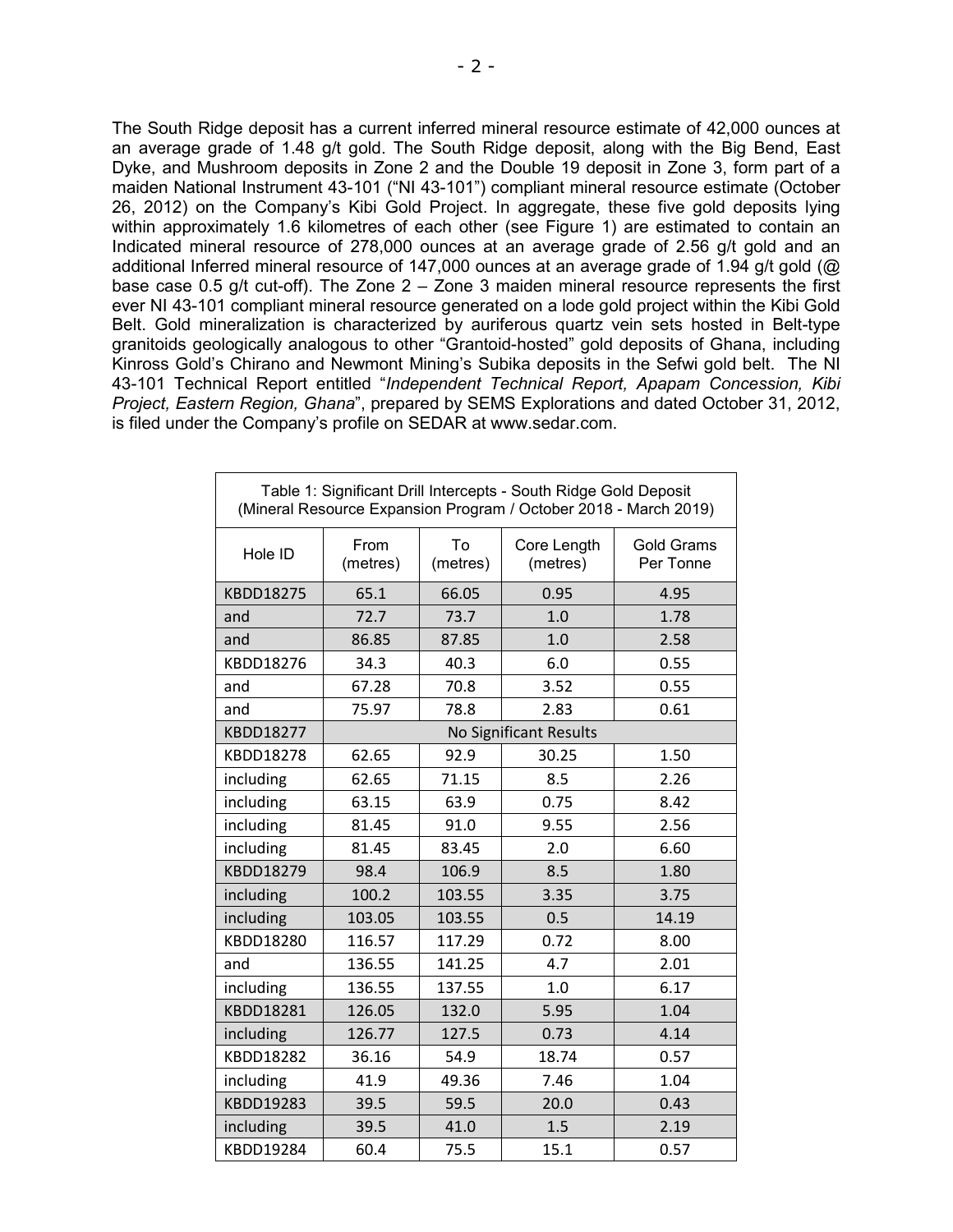| including                                                                                                                                                                                                                                                                                                   | 67.4  | 70.4  | 3.0  | 1.40  |  |  |
|-------------------------------------------------------------------------------------------------------------------------------------------------------------------------------------------------------------------------------------------------------------------------------------------------------------|-------|-------|------|-------|--|--|
| KBDD19285                                                                                                                                                                                                                                                                                                   | 93.8  | 110.8 | 17.0 | 0.44  |  |  |
| including                                                                                                                                                                                                                                                                                                   | 110.3 | 110.8 | 0.5  | 4.01  |  |  |
| KBDD19286                                                                                                                                                                                                                                                                                                   | 138.3 | 158.3 | 20.0 | 0.61  |  |  |
| including                                                                                                                                                                                                                                                                                                   | 148.3 | 149.3 | 1.0  | 4.33  |  |  |
| KBDD19287                                                                                                                                                                                                                                                                                                   | 22.0  | 33.0  | 11.0 | 3.3   |  |  |
| including                                                                                                                                                                                                                                                                                                   | 26.7  | 31.85 | 5.15 | 5.96  |  |  |
| including                                                                                                                                                                                                                                                                                                   | 26.7  | 27.2  | 0.5  | 34.36 |  |  |
| KBDD19288                                                                                                                                                                                                                                                                                                   | 64.2  | 76.2  | 12.0 | 0.59  |  |  |
| including                                                                                                                                                                                                                                                                                                   | 71.2  | 76.2  | 5.0  | 1.10  |  |  |
| and                                                                                                                                                                                                                                                                                                         | 87.95 | 89.75 | 1.8  | 2.01  |  |  |
| KBDD19289                                                                                                                                                                                                                                                                                                   | 3.0   | 4.5   | 1.5  | 2.58  |  |  |
| and                                                                                                                                                                                                                                                                                                         | 29.5  | 38.8  | 9.3  | 0.65  |  |  |
| including                                                                                                                                                                                                                                                                                                   | 29.5  | 33.9  | 4.4  | 1.15  |  |  |
| and                                                                                                                                                                                                                                                                                                         | 47.95 | 51.5  | 3.55 | 3.09  |  |  |
| including                                                                                                                                                                                                                                                                                                   | 51.1  | 51.5  | 0.4  | 18.6  |  |  |
| KBDD19290                                                                                                                                                                                                                                                                                                   | 55.8  | 68.8  | 13.0 | 1.05  |  |  |
| including                                                                                                                                                                                                                                                                                                   | 67.35 | 67.85 | 0.5  | 6.04  |  |  |
| KBDD19291                                                                                                                                                                                                                                                                                                   | 1.5   | 9.0   | 7.5  | 6.71  |  |  |
| including                                                                                                                                                                                                                                                                                                   | 7.5   | 9.0   | 1.5  | 31.00 |  |  |
| and                                                                                                                                                                                                                                                                                                         | 39.2  | 46.0  | 6.8  | 0.60  |  |  |
| including                                                                                                                                                                                                                                                                                                   | 39.2  | 41.1  | 1.9  | 1.34  |  |  |
| KBDD19292                                                                                                                                                                                                                                                                                                   | 10.5  | 19.0  | 8.5  | 3.33  |  |  |
| including                                                                                                                                                                                                                                                                                                   | 10.5  | 15.0  | 4.5  | 6.02  |  |  |
| including                                                                                                                                                                                                                                                                                                   | 12.0  | 13.5  | 1.5  | 13.59 |  |  |
| KBDD19293                                                                                                                                                                                                                                                                                                   | 9.0   | 24.0  | 15.0 | 2.85  |  |  |
| including                                                                                                                                                                                                                                                                                                   | 18.0  | 24.0  | 6.0  | 5.67  |  |  |
| including                                                                                                                                                                                                                                                                                                   | 21.0  | 22.5  | 1.5  | 15.9  |  |  |
| and                                                                                                                                                                                                                                                                                                         | 31.0  | 41.0  | 10.0 | 0.56  |  |  |
| including                                                                                                                                                                                                                                                                                                   | 39.0  | 41.0  | 2.0  | 1.45  |  |  |
| Notes:                                                                                                                                                                                                                                                                                                      |       |       |      |       |  |  |
| Reported intercepts are core-lengths; true width of mineralization is<br>unknown at this time.                                                                                                                                                                                                              |       |       |      |       |  |  |
| Unless otherwise indicated intercepts constrained with a 0.25 grams per<br>tonne ("g/t") gold minimum cut-off grade at top and bottom of intercept,<br>with no upper cut-off applied, and maximum of five (5) consecutive<br>samples of internal dilution (less than 0.25 g/t gold). All internal intervals |       |       |      |       |  |  |

above 10 g/t gold indicated.

The present drill results correspond to the final 19 boreholes (2,305 metres) of the 37 borehole (4,577 metre) resource expansion drill program at the South Ridge gold deposit on Zone 2 of the Kibi Gold Project. The diamond core boreholes ranging in length from 57 metres to 180 metres were completed by the Company's in-house drilling crew on an intermittent basis from October 24, 2018 to April 1, 2019. The resource expansion drill program was designed to test an approximately 400 metre strike length of the South Ridge gold zone at a nominal 50 metre section spacing and to further define the litho-structural setting of the gold mineralization. The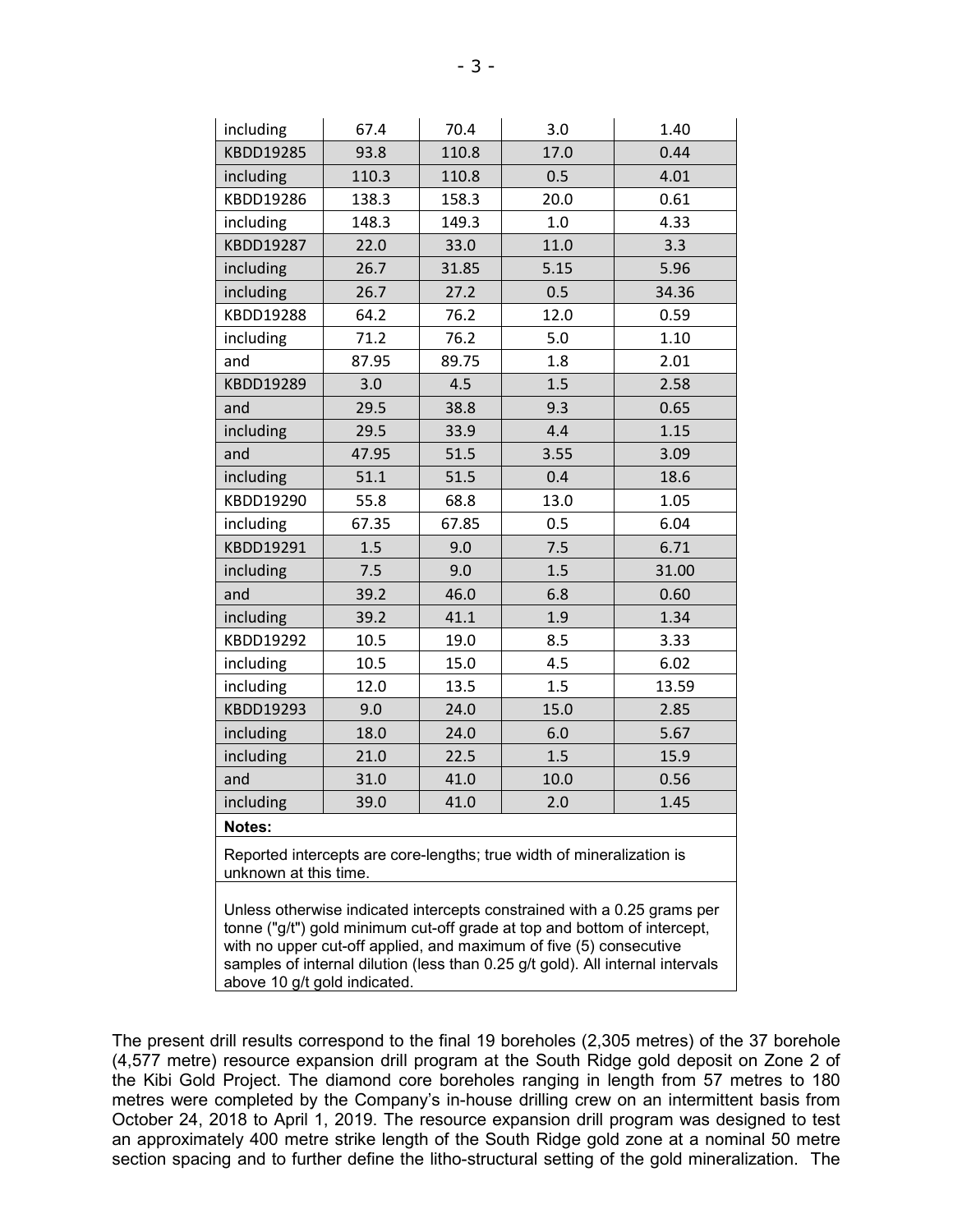South Ridge deposit consists of a northwest striking / northeast dipping quartz diorite-hosted gold mineralization zone traced to date along an approximately 400 metre strike length and 230 metre downdip depth from surface. Gold mineralization is associated with quartz-albitecarbonate-sulphide vein arrays developed within the quartz diorite body. Exploration significant auriferous intercepts are presented in Table 1 and a drill / compilation plan with collar details depicted in Figure 1, available at:

# **[Figure 1\\_South Ridge Drill Plan\\_May 1,](http://www.xtragold.com/NewsReleases/Figure%201%20South%20Ridge%20Drill%20Plan%20Final%20May%201,%202019.pdf) 2019**

Twelve (12) of the SW-trending, steeply inclined (-75 $^{\circ}$ ) boreholes targeted the southeastern 200 metre segment of the South Ridge gold zone, including a pair of 4-hole drill fences (30 metre hole spacing) located approximately 45 metres apart testing the depth continuity of the mineralization at downdip depths extending from approximately 70 metres to 220 metres from surface (i.e., #KBDD18277 - #KBDD18280 & #KBDD19283 - #KBDD19286 Fences).

Mineralized intercept highlights for the #KBDD18277 - #KBDD18280 drill fence include 30.25 metres grading 1.5 g/t gold, including 2.26 g/t gold over 8.5 metres and 2.56 g/t gold over 9.55 metres, from a down-hole depth of 62.65 metres in #KBDD18278; approximately 20 metres downdip from the previously reported #KBDD12253 high-grade intercept grading 2.85 g/t gold over 36.0 metres, including 7.7 metres grading 7.06 g/t gold (see August 21, 2012 News Release). Hole #KBDD18279 returned a mineralized intercept of 8.5 metres grading 1.80 g/t gold, including 3.75 g/t gold over 3.35 metres from a down-hole depth of 98.4 metres, approximately 40 metres downdip from the #KBDD18278 intercept. Hole #KBDD18280 corresponding to the back (deeper) hole of the drill fence yielded mineralized intercepts of 0.72 metres grading 8.00 g/t gold and 4.7 metres grading 2.01 g/t gold from down-hole depths of 116.57 metres and 136.55 metres, respectively; approximately 200 metres downdip from surface (80 metres downdip of the #KBDD18278 intercept). With the lower #KBDD18280 gold intercept appearing to represent a new distinct mineralization zone.

All 4 holes of the #KBDD19283 - #KBDD19286 drill fence located approximately 45 metres to the northwest of the #KBDD18277 - #KBDD18280 fence yielded lower grade mineralized intercepts including: 17.0 metres grading 0.44 g/t gold, including 4.01 g/t gold over 0.5 metres from a down-hole depth of 93.8 metres in #KBDD19285; and 20.0 metres grading 0.61 g/t gold, including 4.33 g/t gold over 1.0 metre from a down-hole depth of 138.3 metres in #KBDD19286. The #KBDD19286 auriferous intercept lies approximately 100 metres downdip from previous drilling forming scope of current inferred mineral resource estimate.

Four (4) boreholes consisted of infill holes designed to test the NW / SE flanks of the high-grade gold mineralization intersected in holes #KBDD18263 / #KBDD18264 at 25 metre section spacing, within the northwestern segment of the South Ridge gold zone (i.e., #KBDD19287 - #KBDD19290). Holes #KBDD18263 and #KBDD18264 returned previously reported mineralized intercepts of 2.67 g/t gold over 37.78 metres (uncut), including 5.23 metres grading 13.53 g/t gold and 27.0 metres grading 2.85 g/t gold, including 4.84 metres grading 5.12 g/t gold, respectively (see August 8, 2018 News Release). Mineralized intercept highlights for the 4 infill holes include 11.0 metres grading 3.30 g/t gold (uncut), including 5.15 metres grading 5.96 g/t gold from a down-hole depth of 22.0 metres in #KBDD19287 and 13.0 metres grading 1.05 g/t gold, including 0.5 metres grading 6.04 g/t gold from a down-hole depth of 55.8 metres in #KBDD19290.

Drilling efforts also included 3 boreholes targeting near surface mineralization at the northwestern extremity of the South Ridge gold zone, including 2 holes (#KBDD19292 - #KBDD19293) testing the shallow, up-dip extension of the previously reported #KBDD18264 high-grade gold mineralization (see August 8, 2018 News Release). Hole #KBDD19293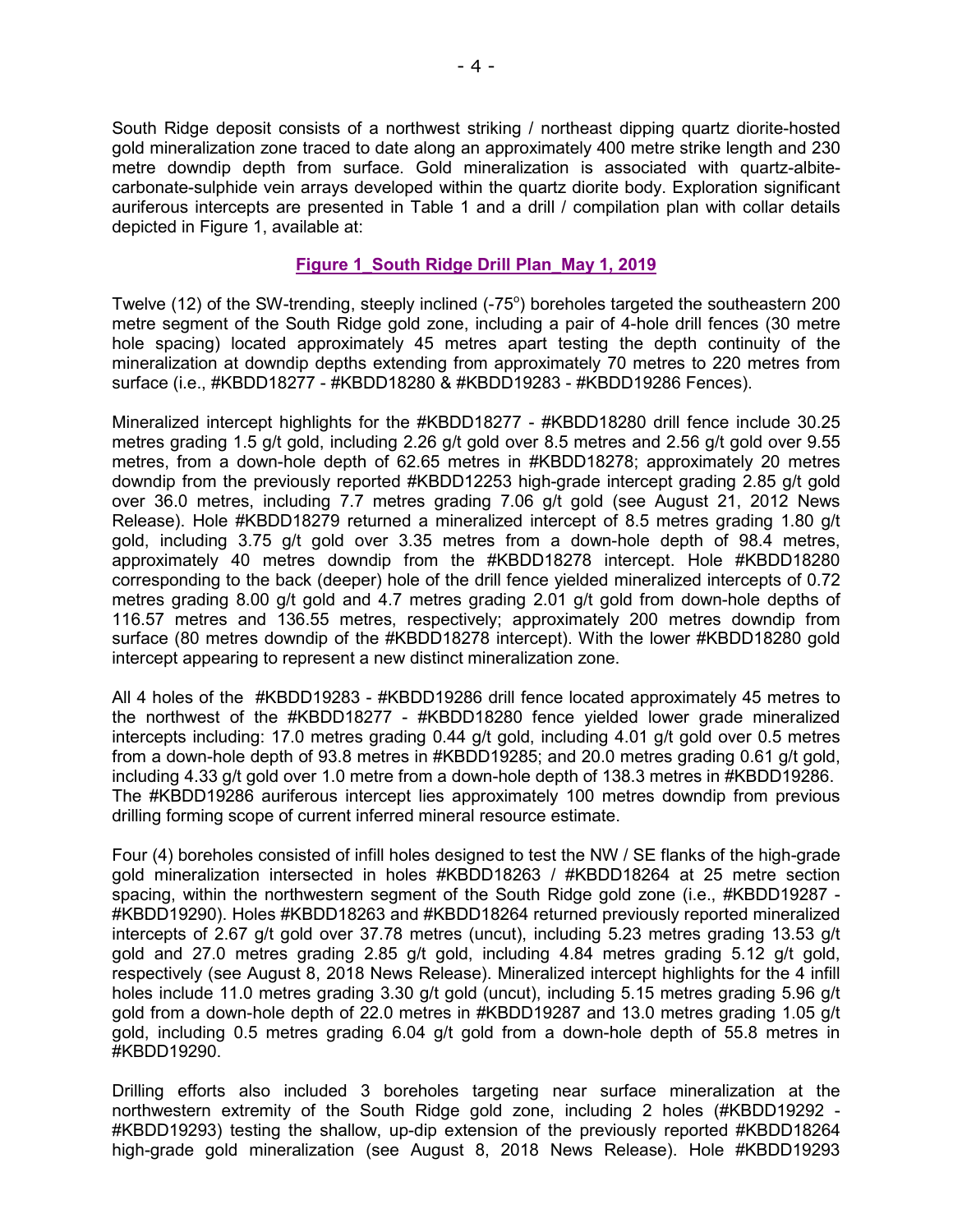returned a mineralized intercept of 15.0 metres grading 2.85 g/t gold, including 5.67 g/t gold over 6.0 metres from a down-hole depth of 9.0 metres, approximately 25 metres up-dip from the #KBDD18264 high-grade intercept; and #KBDD19292 yielded 8.5 metres grading 3.33 g/t gold, including 6.02 g/t gold over 4.5 metres from a down-hole depth of 10.5 metres, approximately 25 metres up-dip from the #KBDD19293 intercept. Hole #KBDD19291 collared on the most northwesterly drill section, approximately 50 metres northwest of #KBDD19292, returned a strong saprolite (oxide) material hosted mineralized intercept of 7.5 metres grading 6.71 g/t gold (uncut), including 31.00 g/t gold over 1.5 metres from a down-hole depth of 1.5 metres; appearing to indicate that the mineralization remains open along strike to the northwest.

# **QA/QC**

Yves P. Clement, P. Geo, Vice President, Exploration for Xtra-Gold is acting as the Qualified Person in compliance with National Instrument 43-101 ("NI 43-101") with respect to this announcement. He has prepared and or supervised the preparation of the scientific or technical information in this announcement and confirms compliance with NI 43-101. All samples in this news release were analyzed by standard fire assay fusion with atomic absorption spectroscopy finish at the ISO 17025:2005 accredited Intertek Minerals Limited's laboratory in Tarkwa, Ghana. Xtra-Gold has implemented a rigorous quality assurance / quality control (QA/QC) program to ensure best practices in sampling and analysis of drill core, trench channel, and saw-cut channel samples, the details of which can be viewed on the Company's website at [www.xtragold.com.](http://www.xtragold.com/)

# **About Xtra-Gold Resources Corp.**

Xtra-Gold is a gold exploration company with a substantial land position in the Kibi Gold Belt. The Kibi Gold Belt, which exhibits many similar geological features to Ghana's main gold belt, the Ashanti Belt, has been the subject of very limited modern exploration activity targeting lode gold deposits as virtually all past gold mining activity and exploration efforts focused on the extensive alluvial gold occurrences in many river valleys throughout the Kibi area.

Xtra-Gold holds 5 Mining Leases totaling approximately 226 sq km (22,600 ha) at the northern extremity of the Kibi Gold Belt. The Company's exploration efforts to date have focused on the Kibi Gold Project located on the Apapam Concession (33.65 sq km), along the eastern flank of the Kibi Gold Belt. The Kibi Gold Project (Zone 2 – Zone 3) maiden mineral resource estimate produced by Xtra-Gold in October 2012 represents first ever NI 43-101 compliant resource estimate generated on a lode gold project within the Kibi Gold Belt. The NI 43-101 Technical Report entitled "*Independent Technical Report, Apapam Concession, Kibi Project, Eastern Region, Ghana*", prepared by SEMS Explorations and dated October 31, 2012, is filed under the Company's profile on SEDAR at [www.sedar.com.](http://www.sedar.com/)

# **Forward-Looking Statements**

The TSX does not accept responsibility for the adequacy or accuracy of this release. No stock exchange, securities commission or other regulatory authority has approved or disapproved the information contained herein. This news release includes certain "forwardlooking statements". These statements are based on information currently available to the Company and the Company provides no assurance that actual results will meet management's expectations. Forward- looking statements include estimates and statements that describe the Company's future plans, objectives or goals, including words to the effect that the Company or management expects a stated condition or result to occur. Forward-